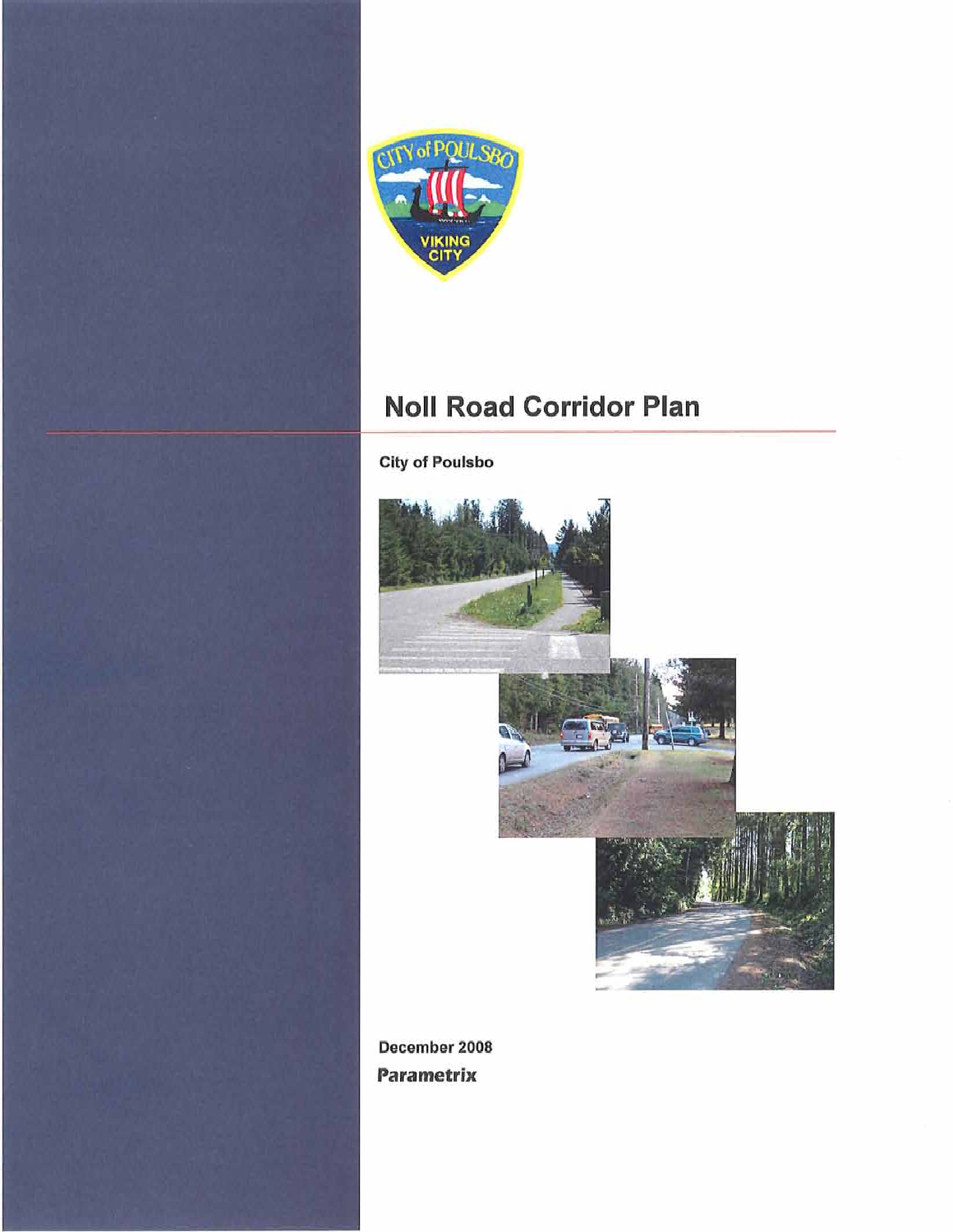## **Noll Road Corridor Plan**

*Prepared for* 

**City of Poulsbo**  19050 Jensen Way NE Poulsbo, Washington 98370

*Prepared by* 

**Parametrix**  4660 Kitsap Way, Suite A Bremerton, WA 98312-2357 T. 360.377.0014 F. 360.479.5961 www.parametrix.com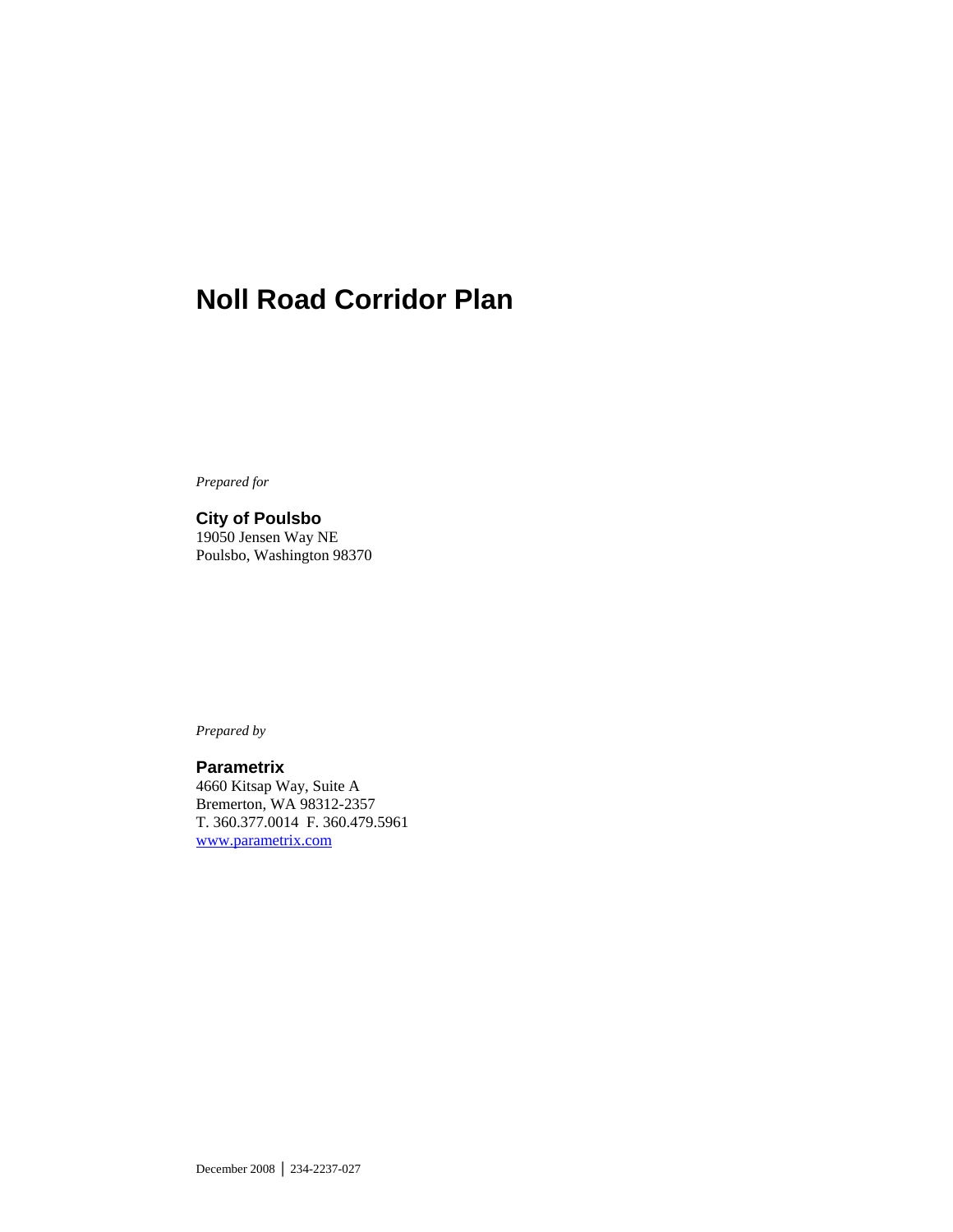#### **CITATION**

Parametrix. 2008. Noll Road Corridor Plan. Prepared by Parametrix, Bremerton, Washington. December 2008.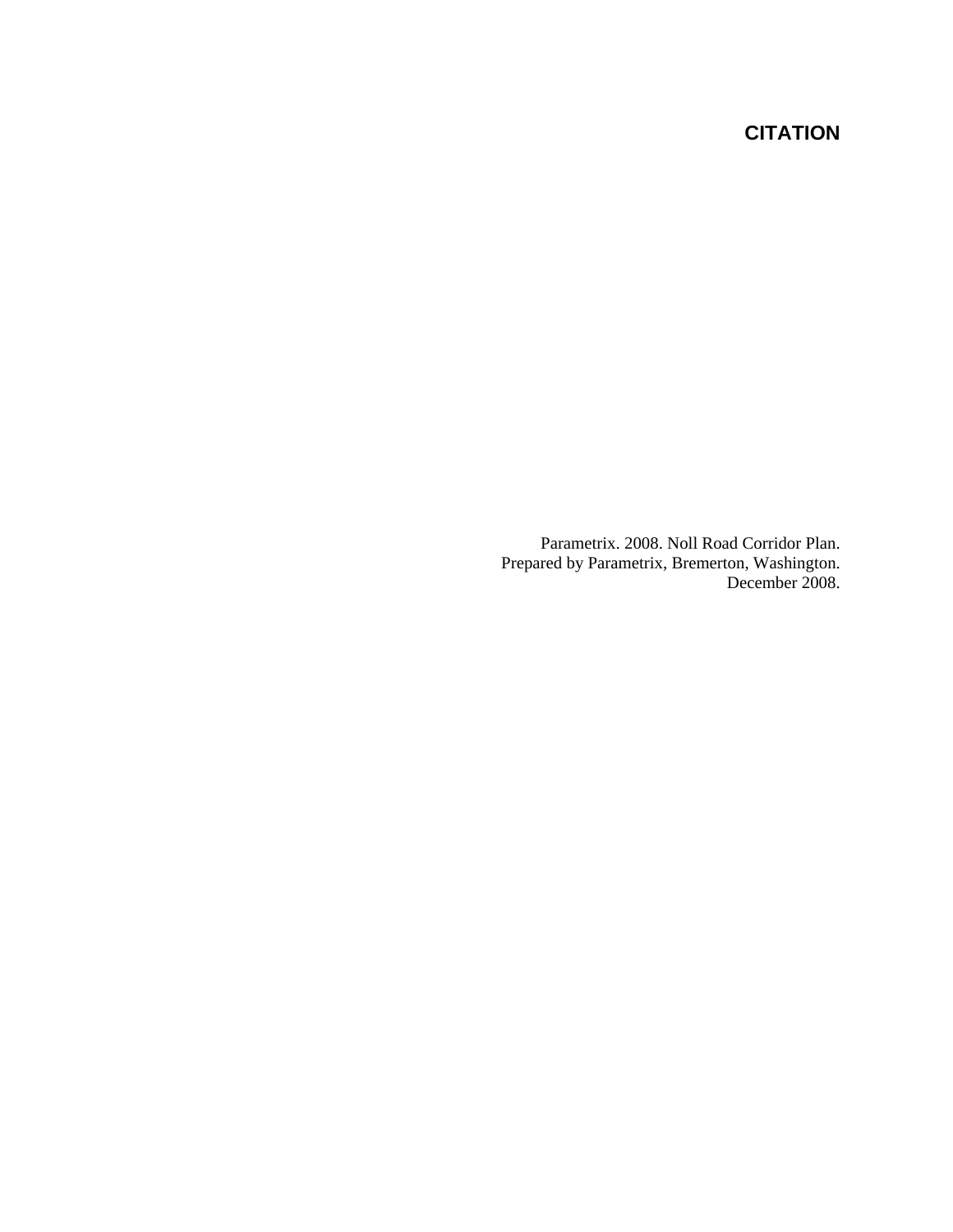#### **ACKNOWLEDGEMENTS**

The Noll Road Corridor Plan is a community plan. The plan was developed over a period of one year by a Stakeholder Committee that consisted of community leaders and elected officials that volunteered their time to review and discuss technical information and data, engineering alternatives and recommendations. The Committee's recommendations are reflected in this Plan document. The following people participated in the Stakeholders Committee planning process:

| <b>Name</b>           | Representing                            |
|-----------------------|-----------------------------------------|
| Tom Anderson          | County resident                         |
| Linda Berry-Maraist   | <b>City Council</b>                     |
| Ray Burkhard          | Noll Road resident                      |
| David Carpenter       | Languanet/Maranatha/Ridgewood community |
| Tony DeCarlo          | Languanet/Maranatha/Ridgewood community |
| Becky Erickson        | City Council                            |
| <b>Byron Harris</b>   | Developer/owner                         |
| Andrzej Kasiniak      | City of Poulsbo, City Engineer          |
| Mark Kuhlman          | Development community                   |
| <b>Barry Loveless</b> | City of Poulsbo, Public Works Director  |
| Nancy Moffat          | North Kitsap School District            |
| Steve Sheridan        | Deer Run HOA, President                 |
| Robin Shoemaker       | North Kitsap School District            |
| Stephanie Wells       | Noll Road resident                      |

#### **Noll Road Corridor Plan Stakeholders Committee**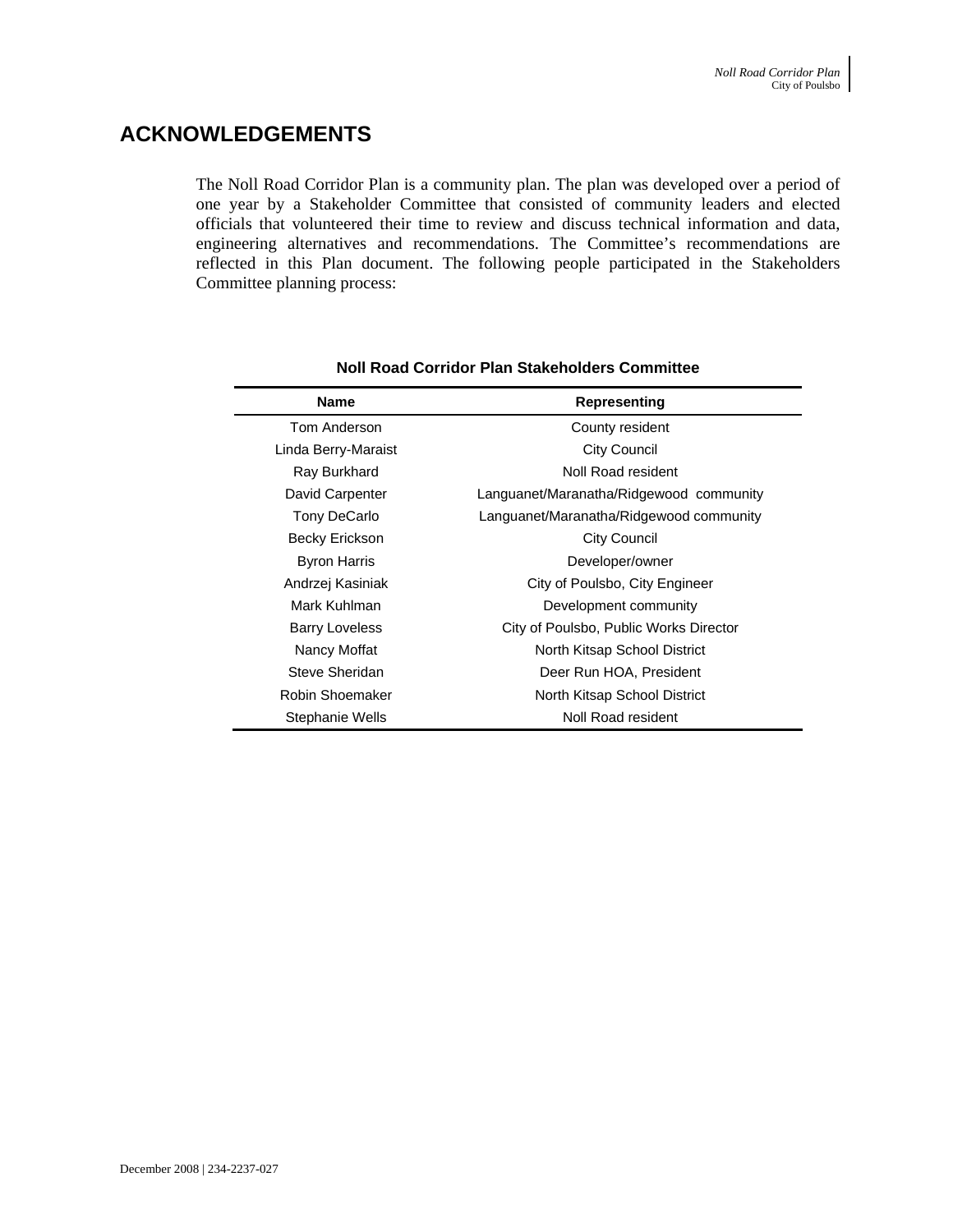### **TABLE OF CONTENTS**

| POULSBO ELEMENTARY SCHOOL VICINITY IMPROVEMENTS  ES-15 |  |
|--------------------------------------------------------|--|
|                                                        |  |
|                                                        |  |
|                                                        |  |
|                                                        |  |
|                                                        |  |
|                                                        |  |
|                                                        |  |
|                                                        |  |
|                                                        |  |
|                                                        |  |
| 1.1                                                    |  |
| 1.1.1                                                  |  |
| 1.1.2                                                  |  |
| 1.2                                                    |  |
| 1.3                                                    |  |
| 1.3.1                                                  |  |
| 1.3.2                                                  |  |
| 1.3.3                                                  |  |
|                                                        |  |
| 2.1                                                    |  |
| 2.1.1                                                  |  |
| 2.1.2                                                  |  |
| 2.1.3                                                  |  |
| 2.1.4                                                  |  |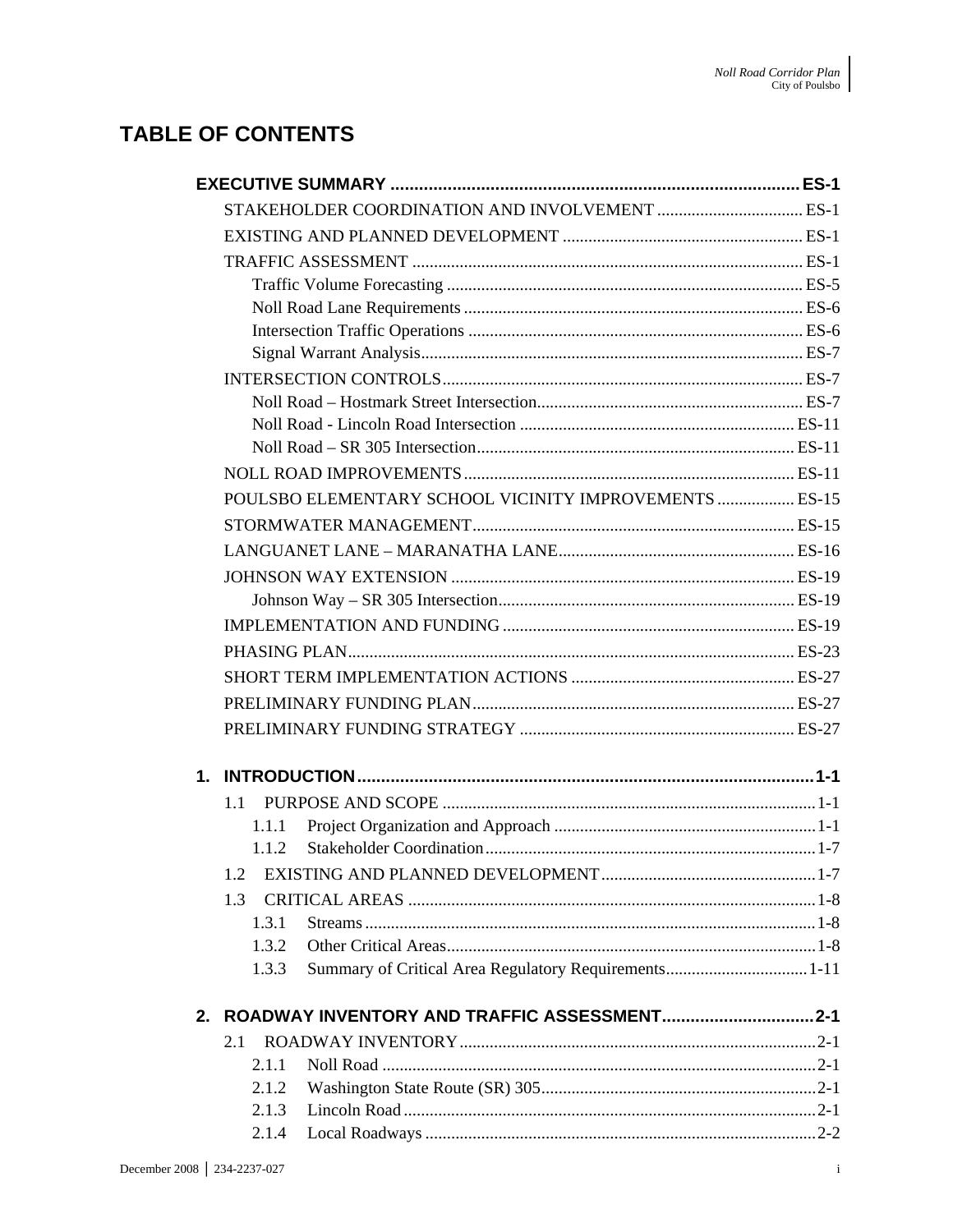|    | 2.2   |                                                              |  |
|----|-------|--------------------------------------------------------------|--|
|    | 2.3   |                                                              |  |
|    | 2.3.1 |                                                              |  |
|    | 2.3.2 |                                                              |  |
|    | 2.3.3 |                                                              |  |
|    |       |                                                              |  |
|    | 2.4.1 |                                                              |  |
|    | 2.4.2 |                                                              |  |
|    | 2.4.3 |                                                              |  |
|    | 2.4.4 |                                                              |  |
|    |       |                                                              |  |
|    | 2.5.1 |                                                              |  |
|    | 2.6   |                                                              |  |
| 3. |       |                                                              |  |
|    | 3.1   |                                                              |  |
|    | 3.1.1 |                                                              |  |
|    | 3.1.2 |                                                              |  |
|    | 3.2   |                                                              |  |
|    | 3.3   |                                                              |  |
|    | 3.4   |                                                              |  |
|    | 3.5   |                                                              |  |
|    | 3.5.1 |                                                              |  |
|    | 3.6   | SUMMARY OF PRELIMINARY INTERSECTION COSTS FOR                |  |
|    |       |                                                              |  |
|    |       |                                                              |  |
|    | 4.1   |                                                              |  |
|    | 4.2   | EXISTING RIGHT-OF-WAY AND ROADWAY FEATURES 4-1               |  |
|    | 4.3   |                                                              |  |
|    | 4.3.1 |                                                              |  |
|    | 4.4   |                                                              |  |
|    | 4.5   | POULSBO ELEMENTARY SCHOOL VICINITY IMPROVEMENTS4-17          |  |
|    | 4.6   |                                                              |  |
|    | 4.6.1 |                                                              |  |
|    | 4.7   |                                                              |  |
|    | 4.7.1 |                                                              |  |
|    | 4.7.2 |                                                              |  |
|    | 4.7.3 | Preliminary Cost Estimate - Languanet Lane Improvements 4-37 |  |
|    | 4.8   | ALTERNATE ALIGNMENT - JOHNSON WAY EXTENSION4-37              |  |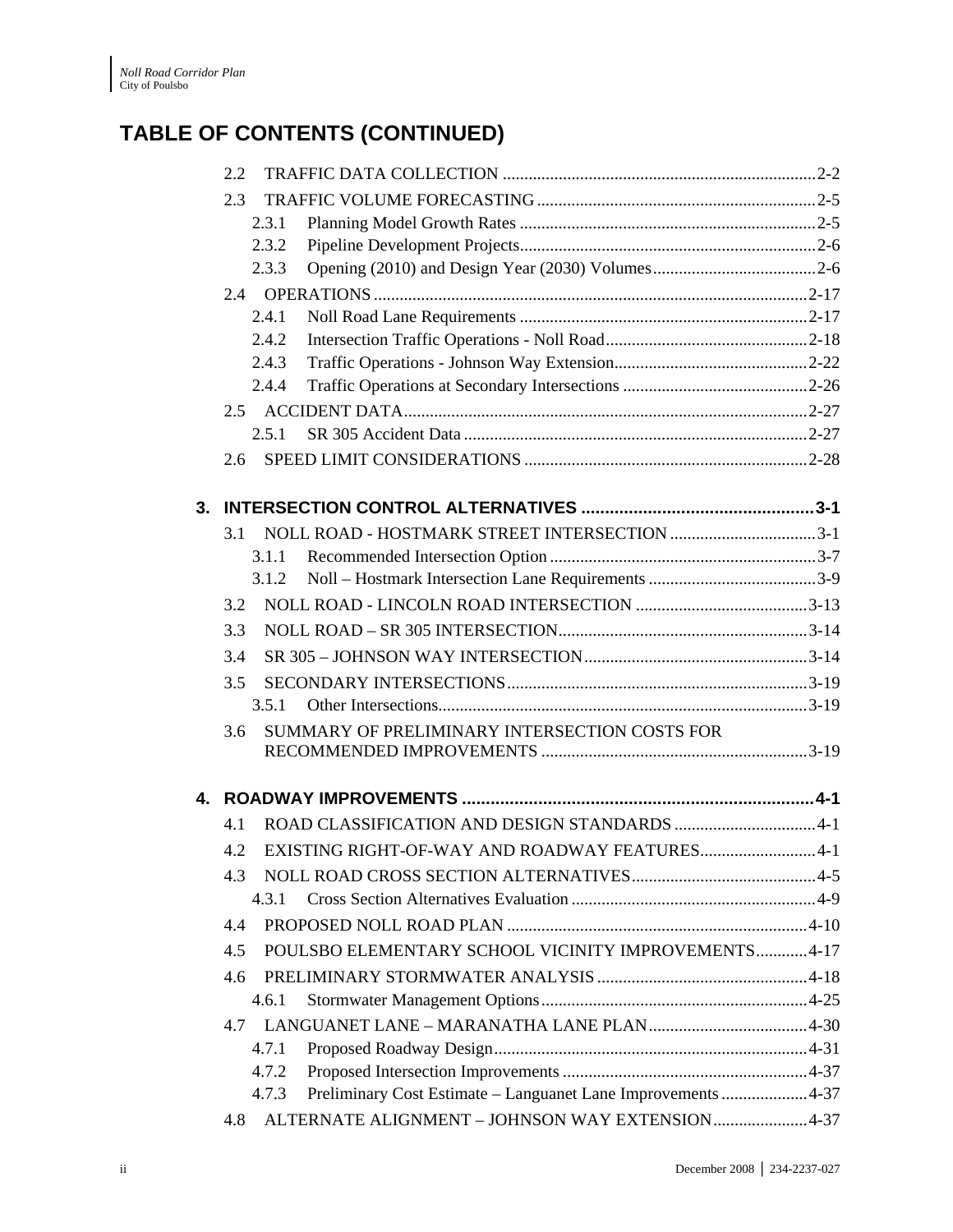|    |         | 4.8.1                                                                              |  |
|----|---------|------------------------------------------------------------------------------------|--|
|    | 4.9     |                                                                                    |  |
| 5. |         |                                                                                    |  |
|    | 5.1     |                                                                                    |  |
|    |         | 5.1.1                                                                              |  |
|    | 5.2     |                                                                                    |  |
|    |         | 5.2.1                                                                              |  |
|    | 5.3     | 5.2.2                                                                              |  |
|    | 5.4     |                                                                                    |  |
|    |         |                                                                                    |  |
|    |         |                                                                                    |  |
|    |         | <b>LIST OF FIGURES</b>                                                             |  |
|    |         |                                                                                    |  |
|    |         | ES-2 Proposed Intersection Improvements at Noll Road - Hostmark Intersection  ES-9 |  |
|    |         |                                                                                    |  |
|    |         |                                                                                    |  |
|    |         |                                                                                    |  |
|    | $1-1$   |                                                                                    |  |
|    | $1-2$   |                                                                                    |  |
|    | $1-3$   |                                                                                    |  |
|    | $2 - 1$ |                                                                                    |  |
|    | $2 - 2$ |                                                                                    |  |
|    | $2 - 3$ |                                                                                    |  |
|    | $2 - 4$ |                                                                                    |  |
|    | $2 - 5$ |                                                                                    |  |
|    | $2 - 6$ |                                                                                    |  |
|    | $3 - 1$ | Noll – Hostmark Intersection, All-Way Stop Control, Preferred Plan 3-3             |  |
|    | $3 - 2$ |                                                                                    |  |
|    | $3 - 3$ |                                                                                    |  |
|    | $3-4$   |                                                                                    |  |
|    | $4 - 1$ |                                                                                    |  |
|    | $4 - 2$ |                                                                                    |  |
|    | $4 - 3$ |                                                                                    |  |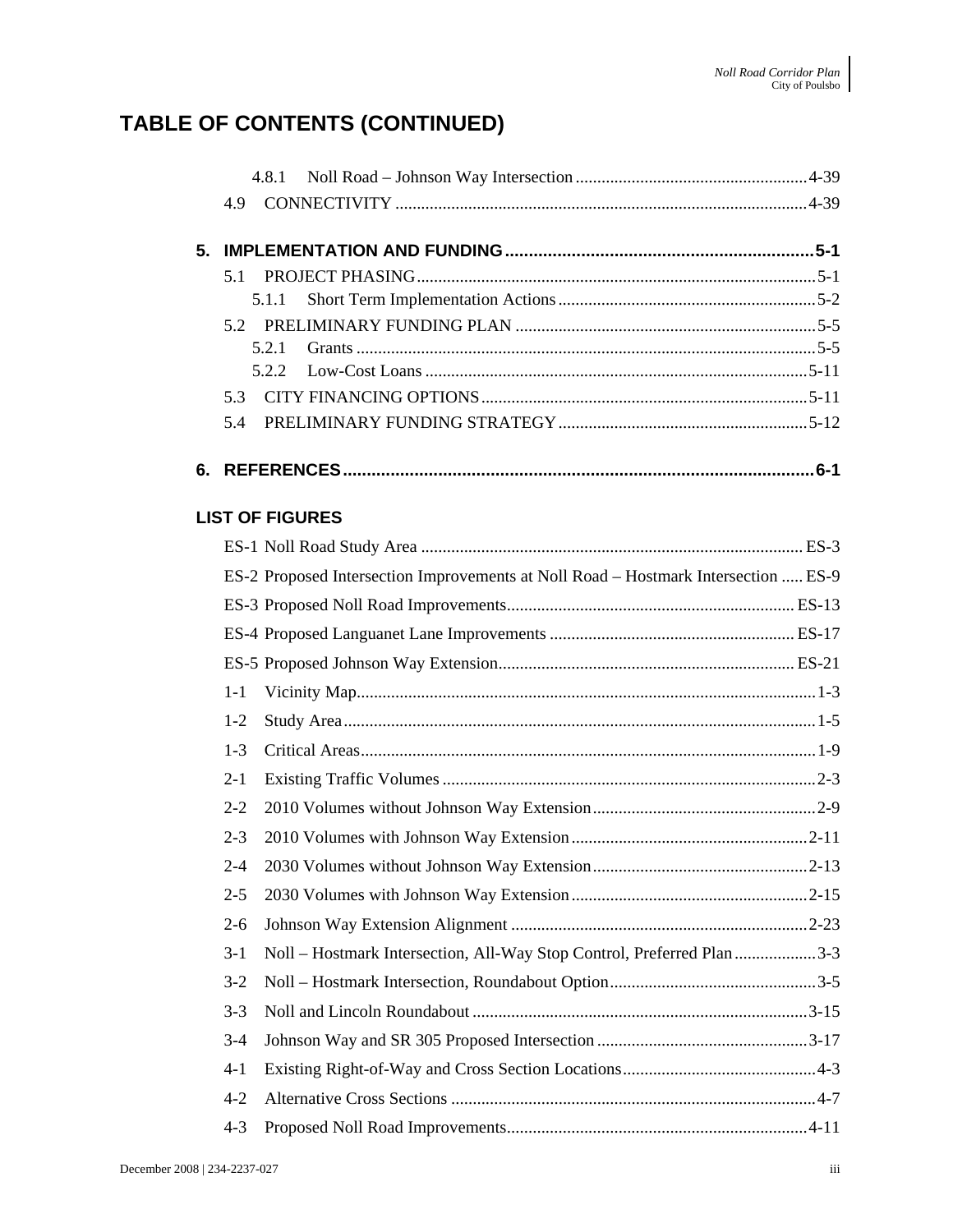|     | 4-5 Proposed Improvements within the Right-of-Way Adjacent to Poulsbo                 |
|-----|---------------------------------------------------------------------------------------|
|     | 4-6 Existing and Proposed Stormwater Facilities, North Segment4-21                    |
| 4-7 |                                                                                       |
|     |                                                                                       |
|     | 4-9 Typical Rain Garden Installed Next to Residential Collector, City of Tacoma  4-29 |
|     |                                                                                       |
|     |                                                                                       |

#### **LIST OF TABLES**

| ES-5 Preliminary Implementation Plan (All Costs in 2008 Dollars) ES-25             |  |
|------------------------------------------------------------------------------------|--|
|                                                                                    |  |
| Summary of Residential Development Applications Since 20051-7<br>$1-1$             |  |
| $1 - 2$                                                                            |  |
| $2 - 1$                                                                            |  |
| $2 - 2$                                                                            |  |
| Pipeline Development Previously Unaccounted for in City of Poulsbo<br>$2 - 3$      |  |
| Comparison of Average Daily Traffic Calculations to Transportation Plan<br>$2 - 4$ |  |
| Noll Road Peak Directional Volumes and LOS by Segment 2-18<br>$2 - 5$              |  |
| $2 - 6$                                                                            |  |
| $2 - 7$                                                                            |  |
| $2 - 8$                                                                            |  |
| Level of Service (LOS) Summary - Johnson Way/SR-305 (Without<br>$2 - 9$            |  |
| 2-10 Level of Service (LOS) Summary, Unsignalized Intersections - AM Peak          |  |
| 2-11 Level of Service (LOS) Summary, Unsignalized Intersections - PM Peak Hour     |  |
|                                                                                    |  |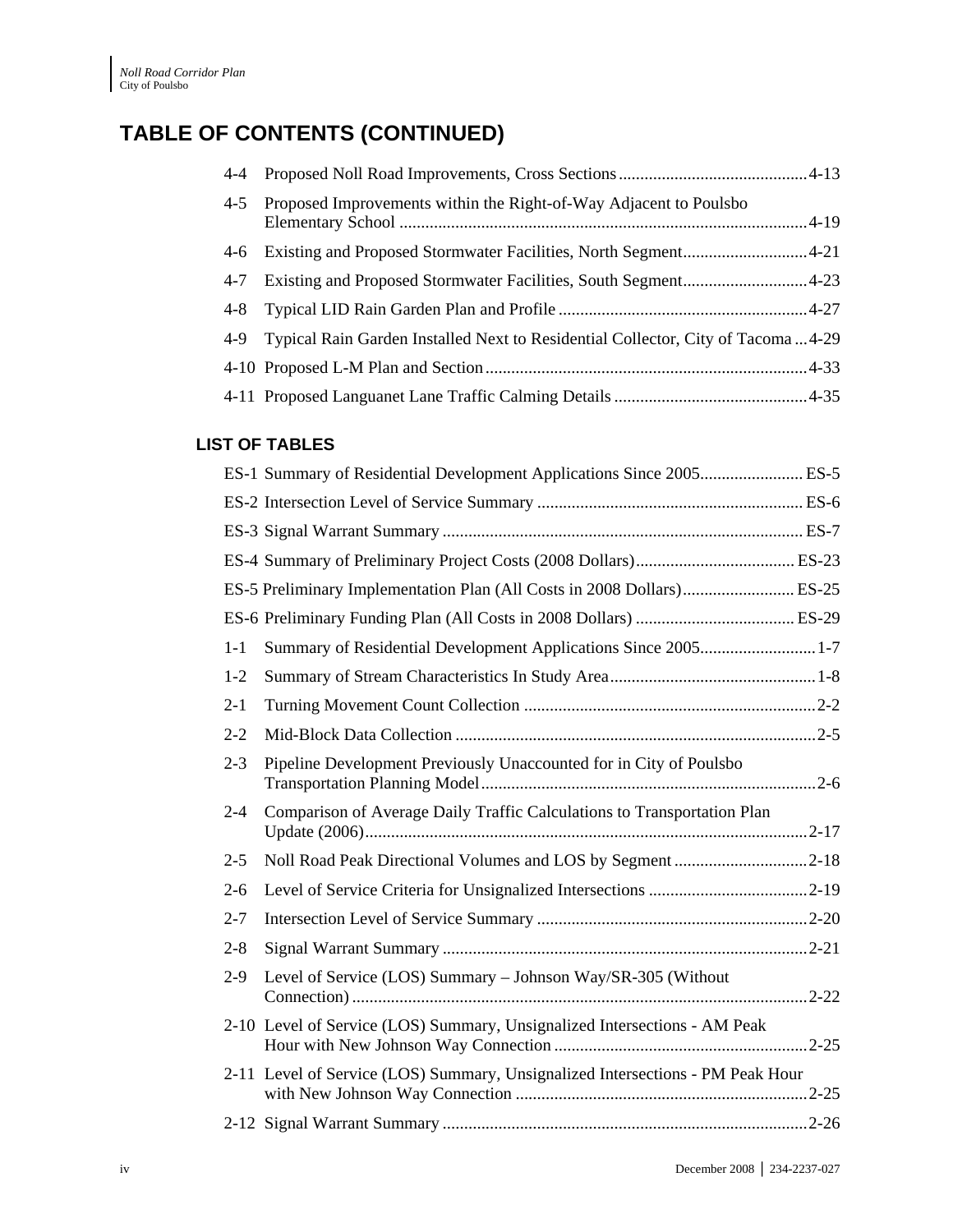| $3-1$   | Level of Service (LOS) Summary - Noll Road / Hostmark Street 3-1               |
|---------|--------------------------------------------------------------------------------|
| $3 - 2$ |                                                                                |
| $3 - 3$ |                                                                                |
| $3 - 4$ | Alternative 1 - Single-Lane Approaches - 2030 AM and PM Peak Hour              |
| $3 - 5$ | Alternative 2 - Add EBRT Lane - 2030 AM and PM Peak Hour Summary 3-10          |
| $3 - 6$ | Alternative 3 - Add Only NBLT Lane - 2030 AM and PM Peak Hour                  |
| $3 - 7$ | Alternative 4 - Add Both EBRT & NBLT Lanes - 2030 AM and PM Peak               |
| $3 - 8$ | Alternative 2 and 4 Sensitivity Analysis Summary - 2030 AM Peak Hour  3-11     |
| $3-9$   | Comparison of Intersection Improvement Alternatives, Noll & Lincoln3-13        |
| $3-10$  | Summary of Preliminary Intersection Improvement Costs (2008 Dollars)3-19       |
| $4 - 1$ |                                                                                |
|         |                                                                                |
| $4 - 2$ |                                                                                |
| $4 - 3$ | Noll Road Preliminary Cost Estimates for Roadway Cross Sections4-15            |
| $4 - 4$ | Summary of Noll Road Preliminary Road Improvement Costs (2008 Dollars)4-17     |
| $4 - 5$ | Summary of Preliminary Stormwater Volumes, Treatment, and Detention            |
| $4 - 6$ | Languanet Lane Extension, Preliminary Base Cost Estimate for Cross Section4-37 |
| $4 - 7$ | Johnson Way Extension, Preliminary Cost Estimate for Roadway Cross             |
| $5 - 1$ |                                                                                |
| $5 - 2$ |                                                                                |
| $5 - 3$ |                                                                                |